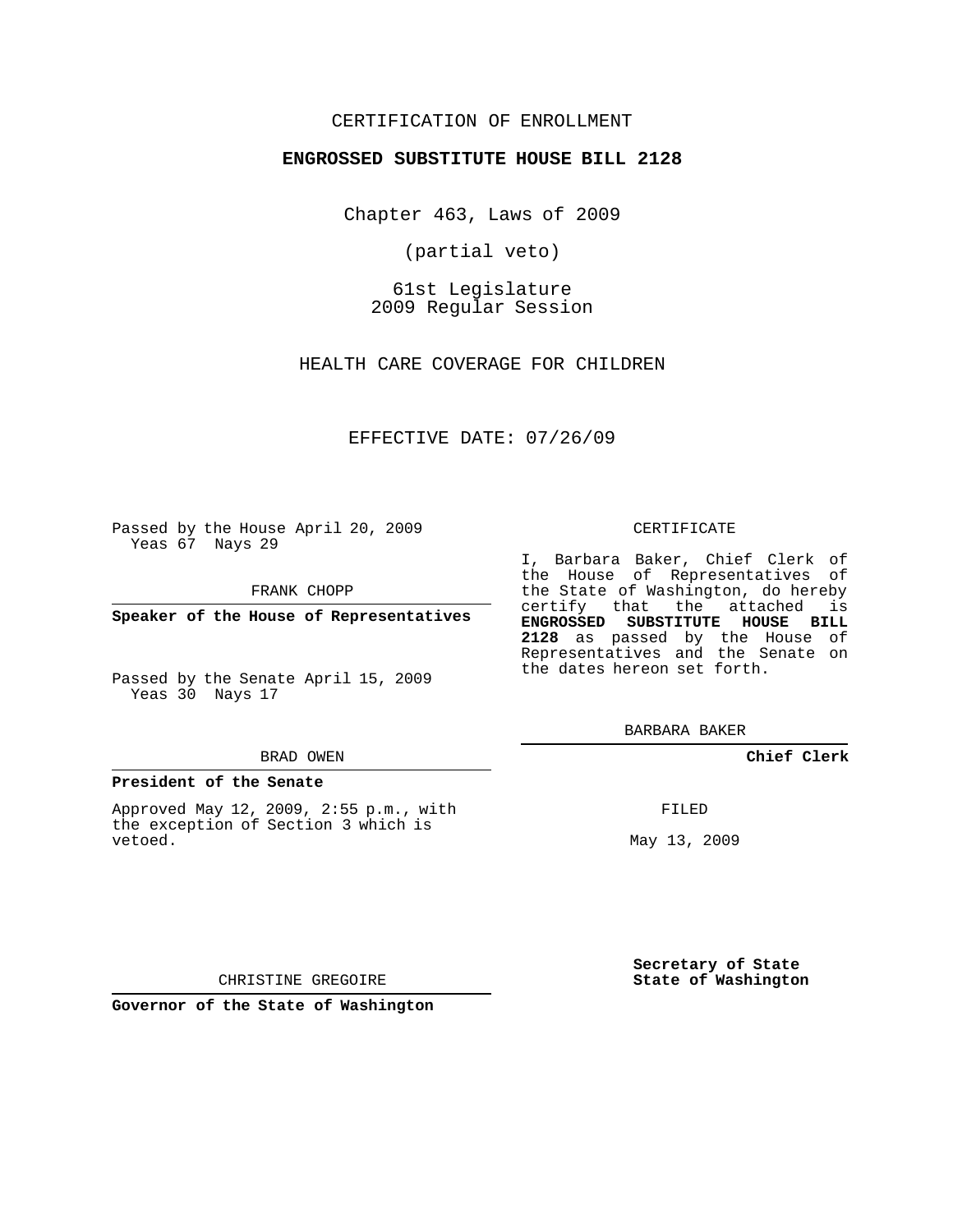# **ENGROSSED SUBSTITUTE HOUSE BILL 2128** \_\_\_\_\_\_\_\_\_\_\_\_\_\_\_\_\_\_\_\_\_\_\_\_\_\_\_\_\_\_\_\_\_\_\_\_\_\_\_\_\_\_\_\_\_

\_\_\_\_\_\_\_\_\_\_\_\_\_\_\_\_\_\_\_\_\_\_\_\_\_\_\_\_\_\_\_\_\_\_\_\_\_\_\_\_\_\_\_\_\_

AS AMENDED BY THE SENATE

Passed Legislature - 2009 Regular Session

**State of Washington 61st Legislature 2009 Regular Session By** House Health Care & Wellness (originally sponsored by Representatives Seaquist and Simpson)

READ FIRST TIME 02/23/09.

 AN ACT Relating to meeting the goal of all children in Washington state having health care coverage by 2010; amending RCW 74.09.470 and 74.09.480; and creating new sections.

BE IT ENACTED BY THE LEGISLATURE OF THE STATE OF WASHINGTON:

 NEW SECTION. **Sec. 1.** The legislature finds that substantial progress has been made toward achieving the equally important goals set in 2007 that all children in Washington state have health care coverage by 2010 and that child health outcomes improve. The legislature also finds that continued steps are necessary to reach the goals that all children in Washington state shall have access to the health services they need to be healthy and ready to learn and that key measures of child health outcomes will show year by year improvement. The legislature further finds that reaching these goals is integral to the state's ability to weather the current economic crisis. The recent reauthorization of the federal children's health insurance program provides additional opportunities for the state to reach these goals. In view of these important objectives, the legislature intends that the apple health for kids program be managed actively across administrations in the department of social and health services, and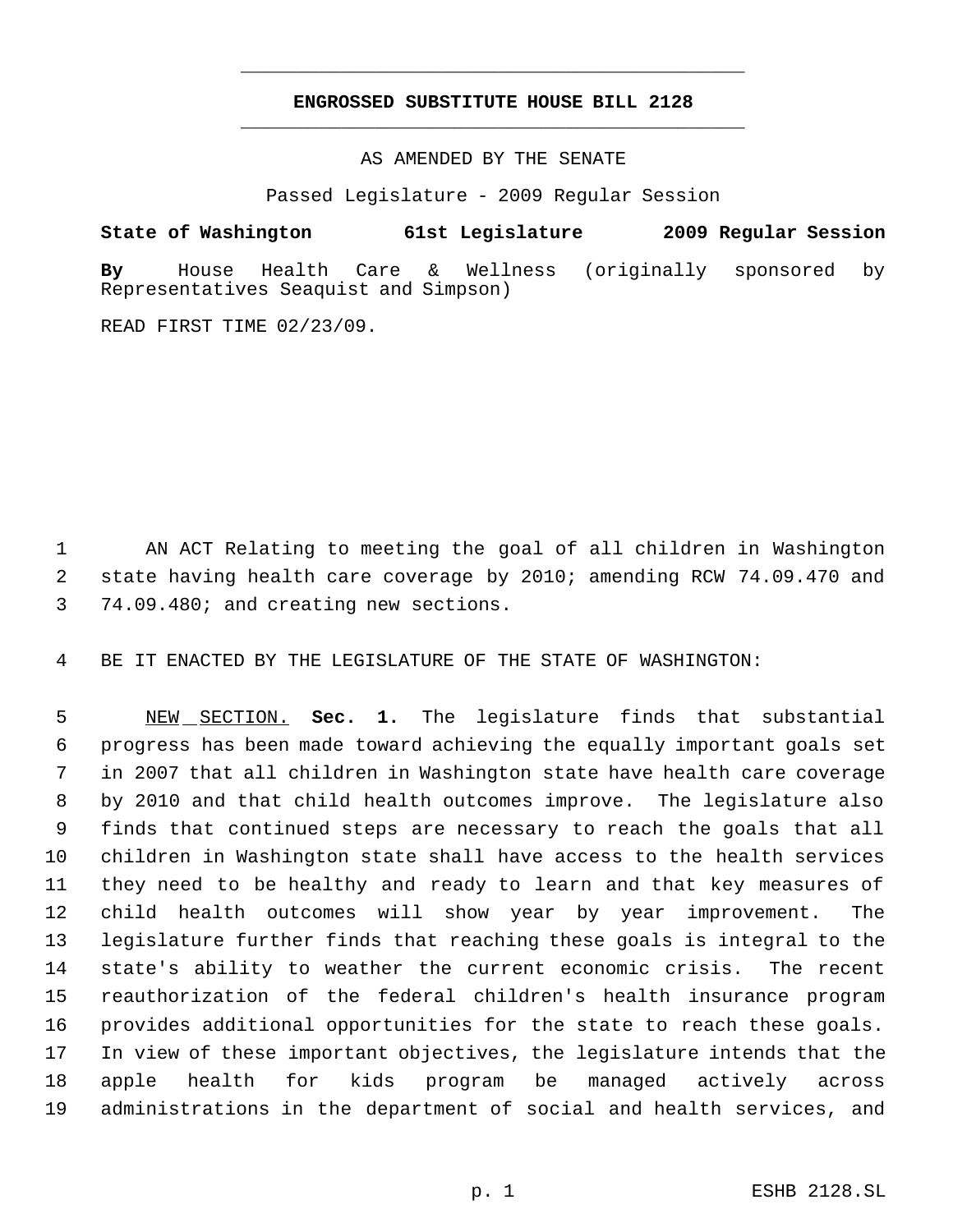across state and local agencies, with clear accountability for achieving the intended program outcomes. The legislature further intends that the department continue the implementation of the apple health for kids program with a commitment to fully utilizing the new program identity with appropriate materials.

 **Sec. 2.** RCW 74.09.470 and 2007 c 5 s 2 are each amended to read as follows:

 (1) Consistent with the goals established in RCW 74.09.402, through the apple health for kids program authorized in this section, the department shall provide affordable health care coverage to children under the age of nineteen who reside in Washington state and whose family income at the time of enrollment is not greater than two hundred fifty percent of the federal poverty level as adjusted for family size and determined annually by the federal department of health and human services, and effective January 1, 2009, and only to the extent that funds are specifically appropriated therefor, to children whose family income is not greater than three hundred percent of the federal poverty level. In administering the program, the department shall take such actions as may be necessary to ensure the receipt of federal financial participation under the medical assistance program, as codified at Title XIX of the federal social security act, the state children's health insurance program, as codified at Title XXI of the federal social security act, and any other federal funding sources that are now available or may become available in the future. The department and the caseload forecast council shall estimate the anticipated caseload and costs of the program established in this section.

 (2) The department shall accept applications for enrollment for children's health care coverage; establish appropriate minimum- enrollment periods, as may be necessary; and determine eligibility based on current family income. The department shall make eligibility determinations within the time frames for establishing eligibility for children on medical assistance, as defined by RCW 74.09.510. The application and annual renewal processes shall be designed to minimize administrative barriers for applicants and enrolled clients, and to minimize gaps in eligibility for families who are eligible for coverage. If a change in family income results in a change in 37 ((program - eligibility)) the source of funding for coverage, the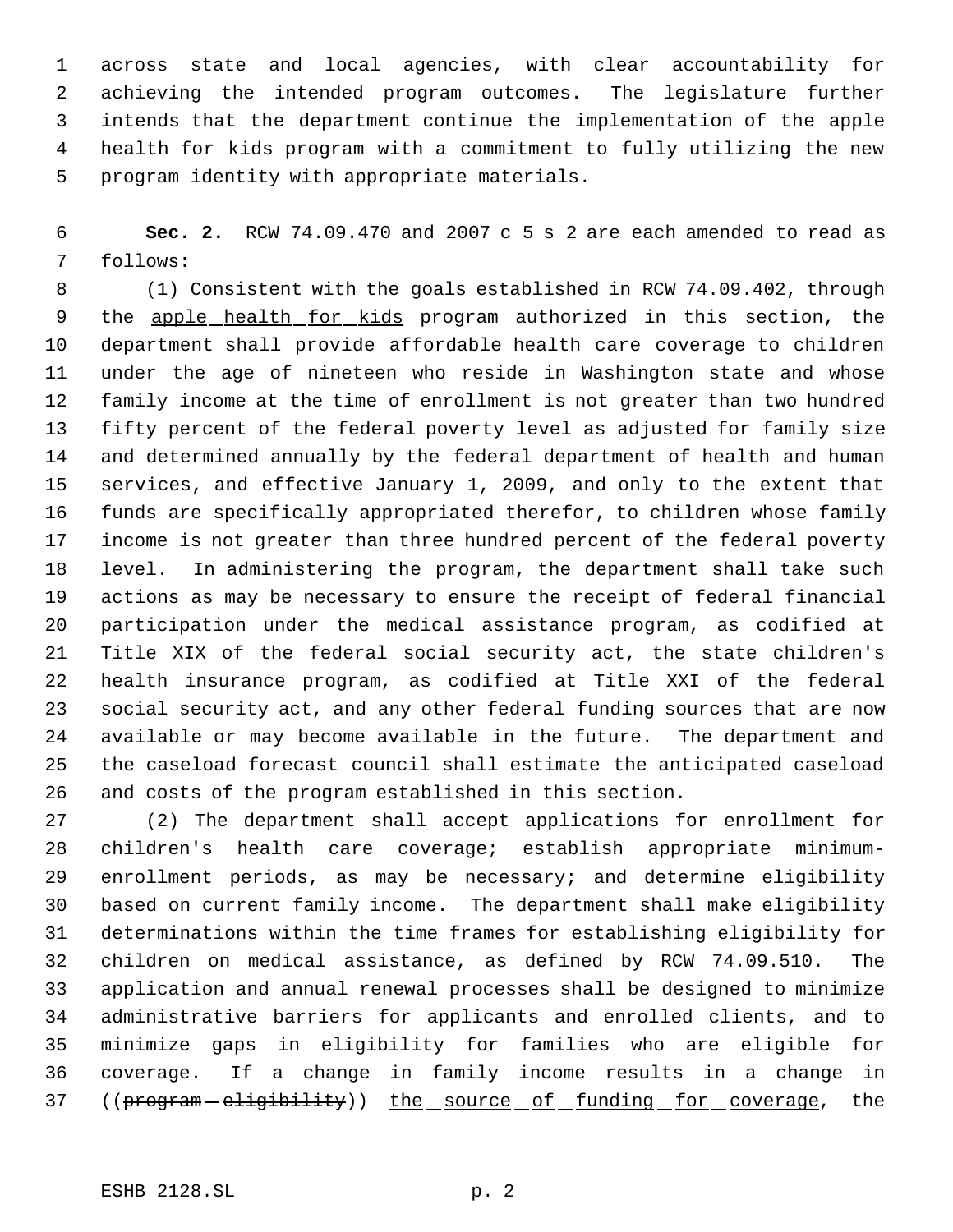1 department shall transfer the family members to the appropriate 2 ((programs)) source of funding and notify the family with respect to 3 any change in premium obligation, without a break in eligibility. The 4 department shall use the same eligibility redetermination and appeals 5 procedures as those provided for children on medical assistance 6 programs. The department shall modify its eligibility renewal 7 procedures to lower the percentage of children failing to annually 8 renew. ((The department shall report to the appropriate committees of 9 the legislature on its progress in this regard by December 2007.)) The 10 department shall manage its outreach, application, and renewal 11 procedures with the goals of: (a) Achieving year by year improvements 12 in enrollment, enrollment rates, renewals, and renewal rates; (b) 13 maximizing the use of existing program databases to obtain information 14 related to earned and unearned income for purposes of eligibility 15 determination and renewals, including, but not limited to, the basic 16 food program, the child care subsidy program, federal social security 17 administration programs, and the employment security department wage 18 database; (c) streamlining renewal processes to rely primarily upon 19 data matches, online submissions, and telephone interviews; and (d) 20 implementing any other eligibility determination and renewal processes 21 to allow the state to receive an enhanced federal matching rate and 22 additional federal outreach funding available through the federal 23 children's health insurance program reauthorization act of 2009 by 24 January 2010. The department shall advise the governor and the 25 legislature regarding the status of these efforts by September 30, 26 2009. The information provided should include the status of the 27 department's efforts, the anticipated impact of those efforts on 28 enrollment, and the costs associated with that enrollment.

 (3) To ensure continuity of care and ease of understanding for families and health care providers, and to maximize the efficiency of the program, the amount, scope, and duration of health care services provided to children under this section shall be the same as that provided to children under medical assistance, as defined in RCW 74.09.520.

 (4) The primary mechanism for purchasing health care coverage under this section shall be through contracts with managed health care systems as defined in RCW 74.09.522 ((except when utilization patterns suggest that fee-for-service purchasing could produce equally effective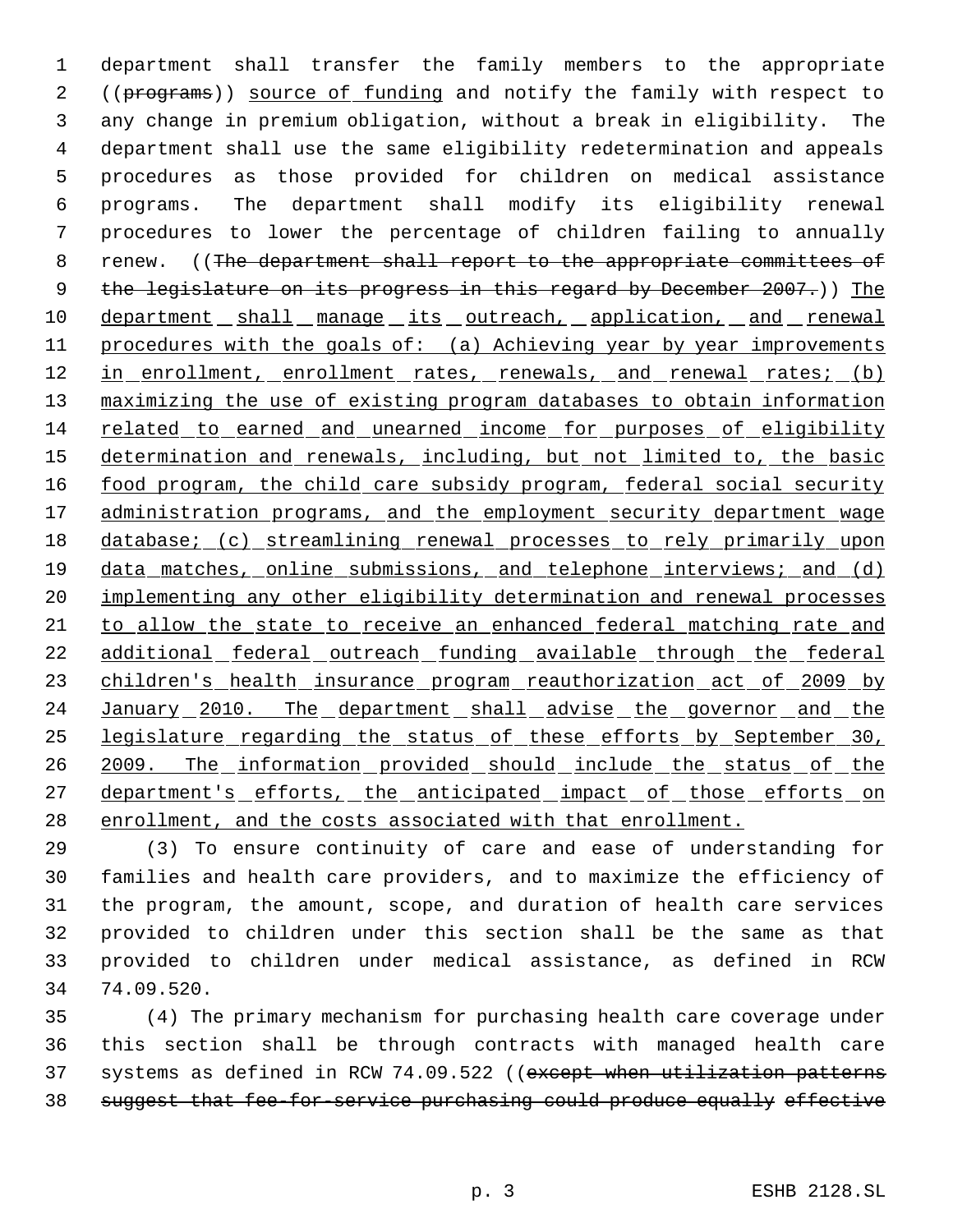1 and cost-efficient care)), subject to conditions, limitations, and appropriations provided in the biennial appropriations act. However, the department shall make every effort within available resources to purchase health care coverage for uninsured children whose families have access to dependent coverage through an employer- sponsored health plan or another source when it is cost-effective for the state to do so, and the purchase is consistent with requirements of Title XIX and Title XXI of the federal social security act. To the extent allowable under federal law, the department shall require families to enroll in available employer- sponsored coverage, as a condition of participating 11 in the program established under ((chapter-5,-Laws-of-2007)) this 12 section, when it is cost-effective for the state to do so. Families 13 who enroll in available employer-sponsored coverage under ((chapter 5, 14 Laws of 2007)) this section shall be accounted for separately in the annual report required by RCW 74.09.053.

 (5)(a) To reflect appropriate parental responsibility, the department shall develop and implement a schedule of premiums for children's health care coverage due to the department from families with income greater than two hundred percent of the federal poverty level. For families with income greater than two hundred fifty percent of the federal poverty level, the premiums shall be established in consultation with the senate majority and minority leaders and the speaker and minority leader of the house of representatives. Premiums shall be set at a reasonable level that does not pose a barrier to enrollment. The amount of the premium shall be based upon family income and shall not exceed the premium limitations in Title XXI of the federal social security act. Premiums shall not be imposed on children in households at or below two hundred percent of the federal poverty level as articulated in RCW 74.09.055.

30 (b) Beginning no later than January 1, ((2009)) 2010, the department shall offer families whose income is greater than three hundred percent of the federal poverty level the opportunity to purchase health care coverage for their children through the programs 34 administered under this section without  $((a))$  an explicit premium 35 subsidy from the state. The design of the health benefit package 36 offered to these children should provide a benefit package 37 substantially similar to that offered in the apple health for kids 38 program, and may differ with respect to cost-sharing, and other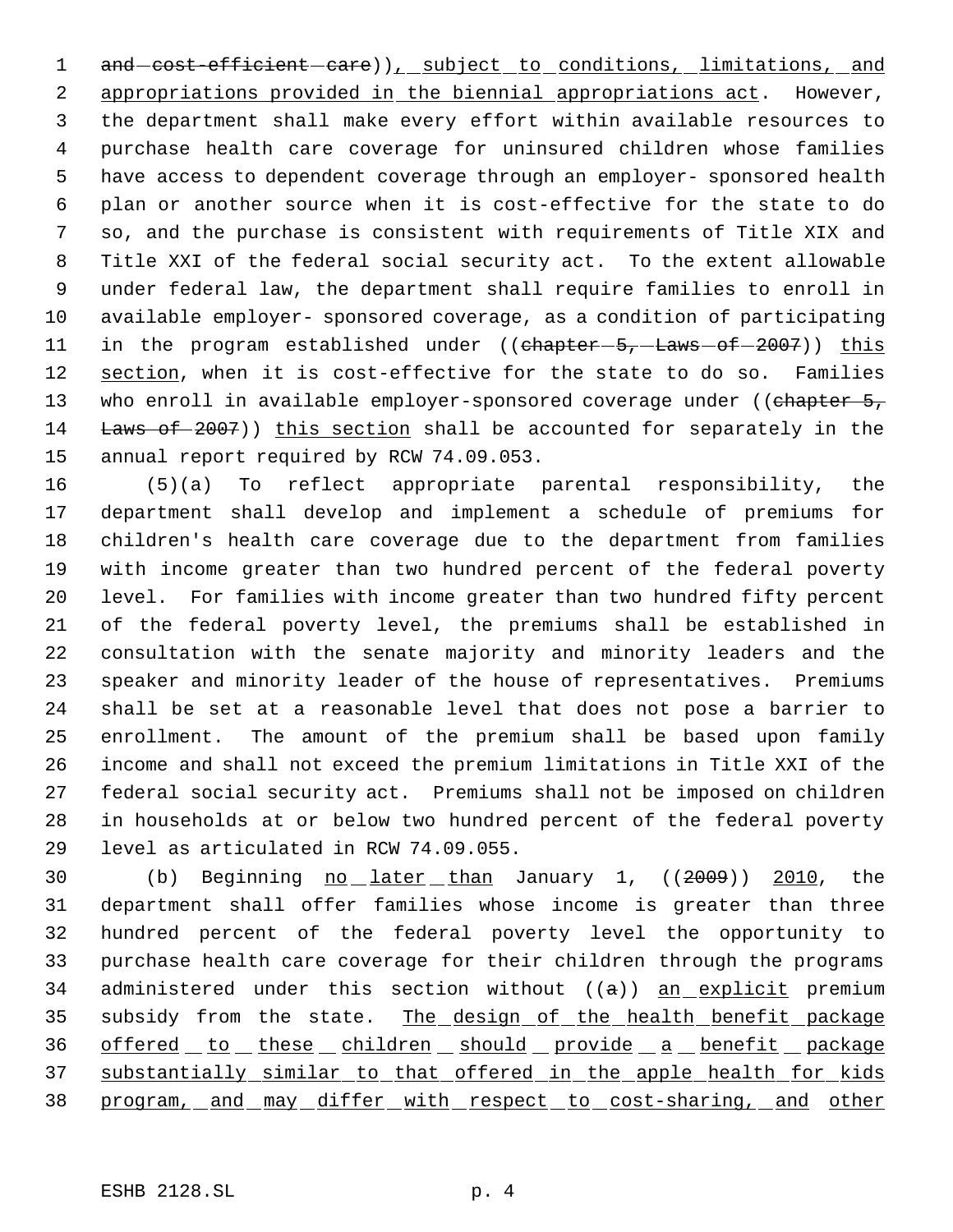1 appropriate elements from that provided to children under subsection (3) of this section including, but not limited to, application of preexisting conditions, waiting periods, and other design changes 4 needed to offer affordable coverage. The amount paid by the family shall be in an amount equal to the rate paid by the state to the managed health care system for coverage of the child, including any associated and administrative costs to the state of providing coverage 8 for the child. Any pooling of the program enrollees that results in 9 state fiscal impact must be identified and brought to the legislature for consideration.

11 (6) The department shall undertake and continue a proactive, targeted outreach and education effort with the goal of enrolling children in health coverage and improving the health literacy of youth and parents. The department shall collaborate with the department of 15 health, local public health jurisdictions, the office of (( $\{\text{the}\})$ ) the superintendent of public instruction, the department of early learning, 17 health educators, health care providers, health carriers, community-18 based organizations, and parents in the design and development of this effort. The outreach and education effort shall include the following components:

 (a) Broad dissemination of information about the availability of coverage, including media campaigns;

 (b) Assistance with completing applications, and community-based outreach efforts to help people apply for coverage. Community-based outreach efforts should be targeted to the populations least likely to be covered;

 (c) Use of existing systems, such as enrollment information from the free and reduced-price lunch program, the department of early learning child care subsidy program, the department of health's women, infants, and children program, and the early childhood education and assistance program, to identify children who may be eligible but not enrolled in coverage;

 (d) Contracting with community-based organizations and government entities to support community-based outreach efforts to help families apply for coverage. These efforts should be targeted to the populations least likely to be covered. The department shall provide informational materials for use by government entities and community-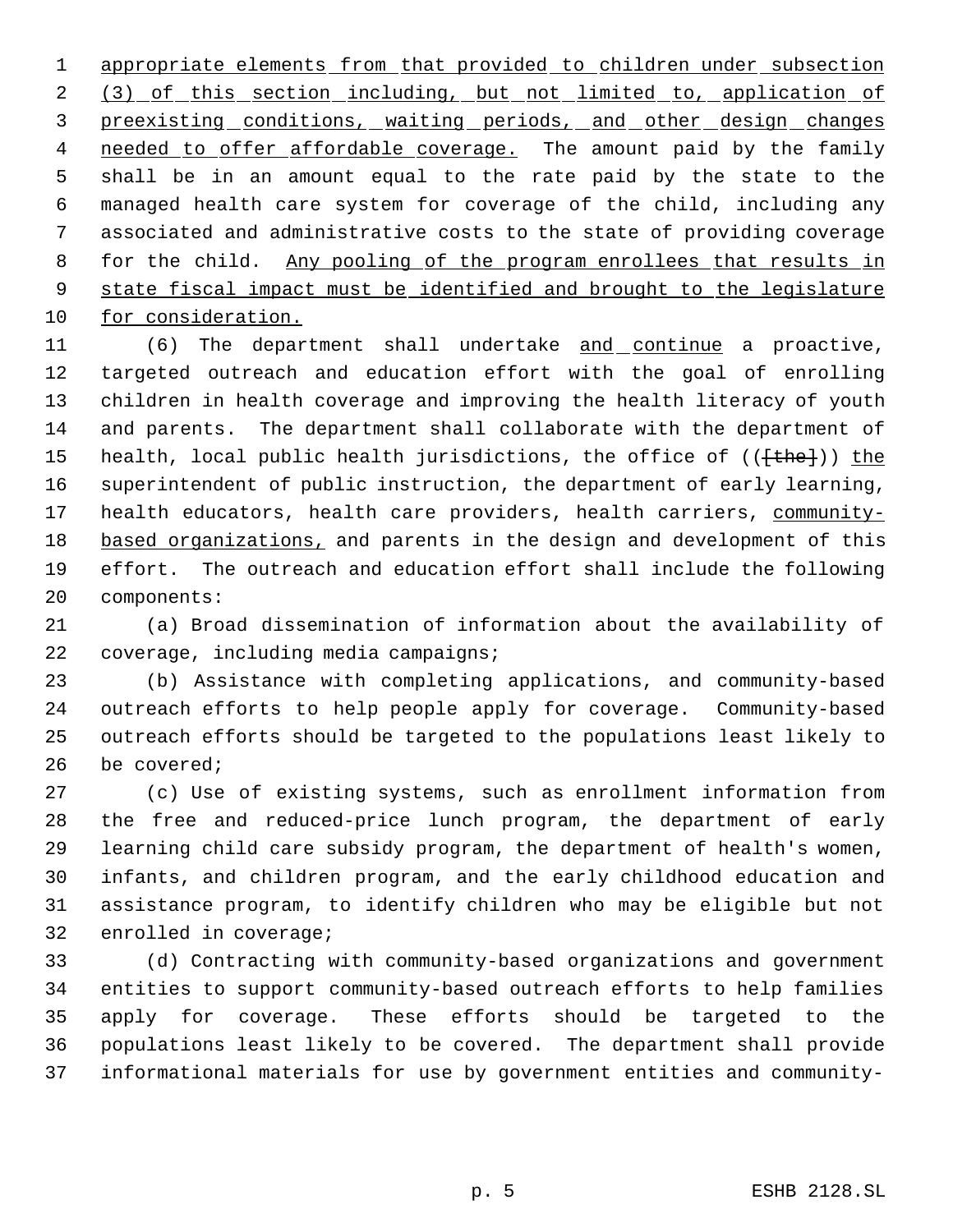based organizations in their outreach activities, and should identify any available federal matching funds to support these efforts;

 (e) Development and dissemination of materials to engage and inform parents and families statewide on issues such as: The benefits of health insurance coverage; the appropriate use of health services, including primary care provided by health care practitioners licensed under chapters 18.71, 18.57, 18.36A, and 18.79 RCW, and emergency services; the value of a medical home, well-child services and immunization, and other preventive health services with linkages to department of health child profile efforts; identifying and managing chronic conditions such as asthma and diabetes; and the value of good nutrition and physical activity;

 (f) An evaluation of the outreach and education efforts, based upon clear, cost-effective outcome measures that are included in contracts with entities that undertake components of the outreach and education effort;

17 (g) ((A feasibility study and)) An implementation plan to develop online application capability that is integrated with the department's automated client eligibility system, and to develop data linkages with 20 the office of  $((+the+)$ ) the superintendent of public instruction for free and reduced-price lunch enrollment information and the department of early learning for child care subsidy program enrollment 23 information. ((The department shall submit a feasibility study on the implementation of the requirements in this subsection to the governor 25 and legislature by July 2008.))

 (7) The department shall take action to increase the number of primary care physicians providing dental disease preventive services including oral health screenings, risk assessment, family education, the application of fluoride varnish, and referral to a dentist as needed.

 (8) The department shall monitor the rates of substitution between private-sector health care coverage and the coverage provided under this section and shall report to appropriate committees of the legislature by December 2010.

 *\*NEW SECTION. Sec. 3. The department must identify, within existing resources, a staff position as the single point of contact and coordination for the apple health for kids program. The position must*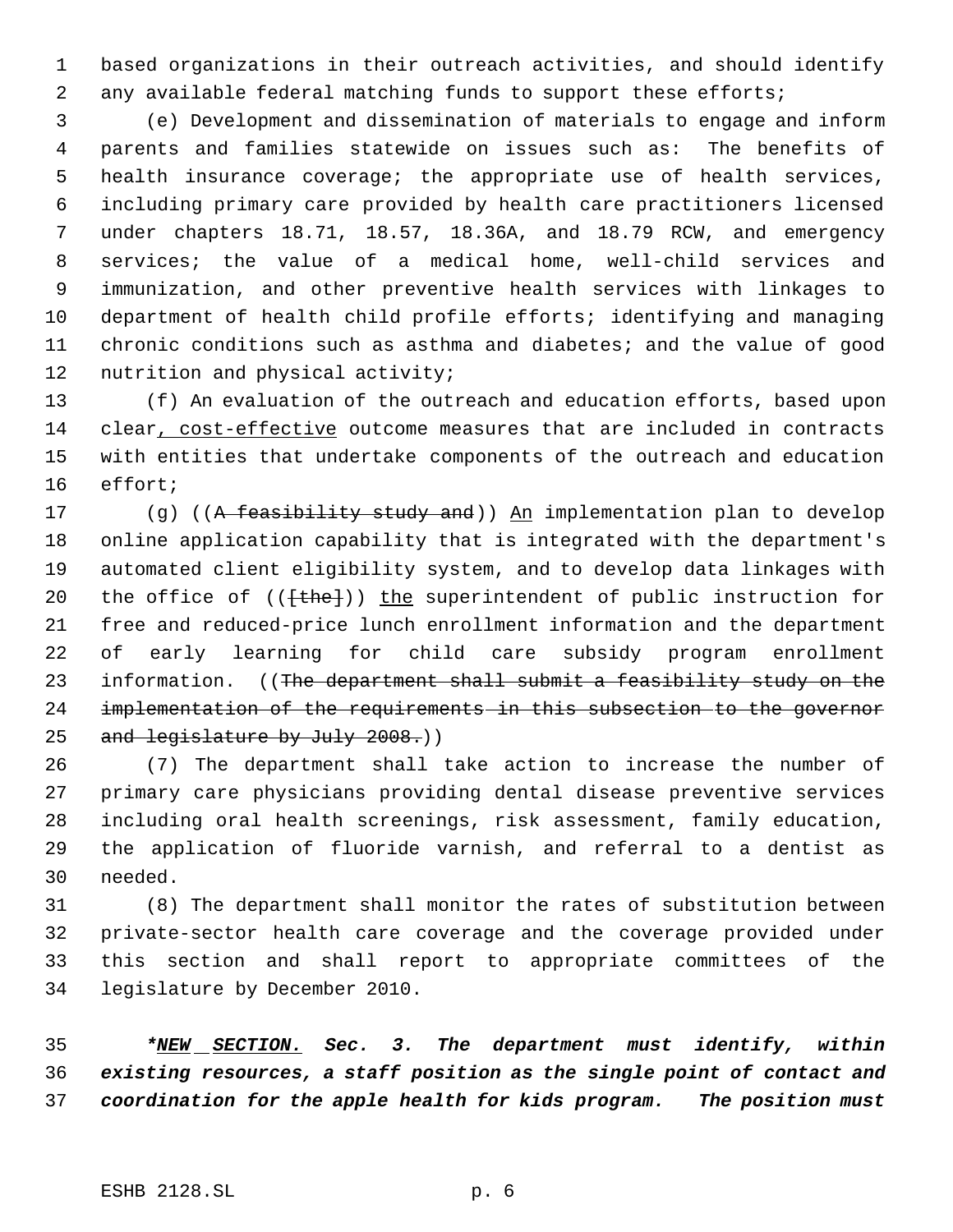*ensure planning and coordination of all aspects of the apple health for kids program across all the involved agencies and with the various stakeholders, facilitate the collection, reporting, and analysis of the outcome data required in section 4 of this act, and facilitate the collection and reporting of the data required in section 2 of this act. The position must strive to provide transparency and accountability for the apple health for kids program and provide public reporting of the data required in sections 2 and 4 of this act. \*Sec. 3 was vetoed. See message at end of chapter.*

 **Sec. 4.** RCW 74.09.480 and 2007 c 5 s 4 are each amended to read as follows:

 (1) The department, in collaboration with the department of health, health carriers, local public health jurisdictions, children's health care providers including pediatricians, family practitioners, and pediatric subspecialists, community and migrant health centers, 15 parents, and other purchasers, shall ((identify explicit performance measures that indicate that a child has an established and effective medical home, such as)) establish a concise set of explicit performance 18 measures that can indicate whether children enrolled in the program are receiving health care through an established and effective medical home, and whether the overall health of enrolled children is improving. Such indicators may include, but are not limited to:

22 (a) Childhood immunization rates;

 (b) Well child care utilization rates, including the use of behavioral and oral health screening, and validated, structured 25 developmental ((assessment-tools-that-include-behavioral-and-oral 26 health screening)) screens using tools, that are consistent with nationally accepted pediatric guidelines and recommended administration schedule, once funding is specifically appropriated for this purpose;

(c) Care management for children with chronic illnesses;

30 (d) Emergency room utilization; ((and))

(e) Visual acuity and eye health;

(f) Preventive oral health service utilization; and

 (g) Children's mental health status. In defining these measures the department shall be guided by the measures provided in RCW 71.36.025.

 Performance measures and targets for each performance measure must be ((reported to the appropriate committees of the senate and house of